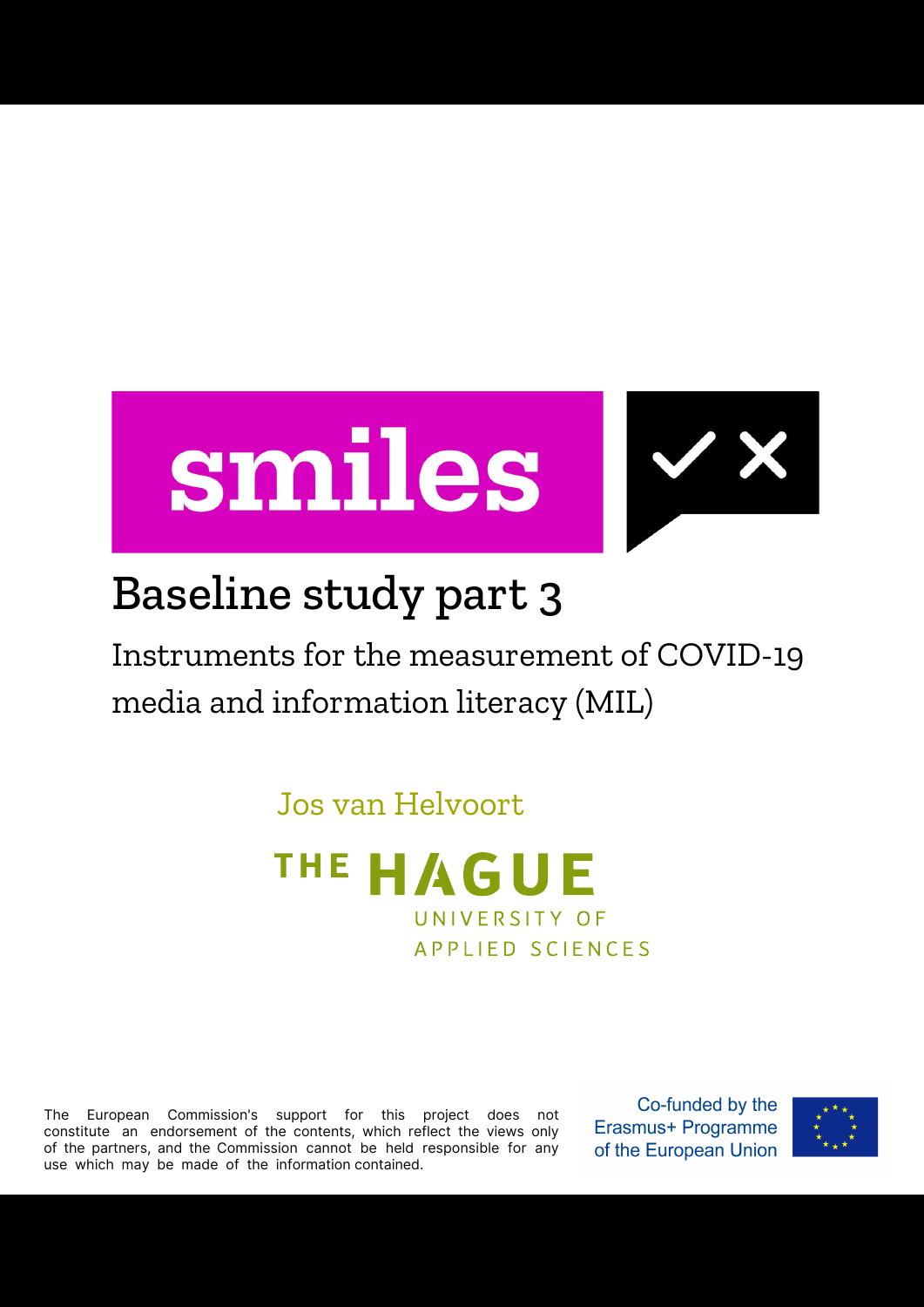### Colophon

The Hague University of Applied Sciences, 2021

Author: Jos van Helvoort

This report is licensed under a Creative Commons Attribution 4.0 International License.

 $\overline{\phantom{a}}$ 

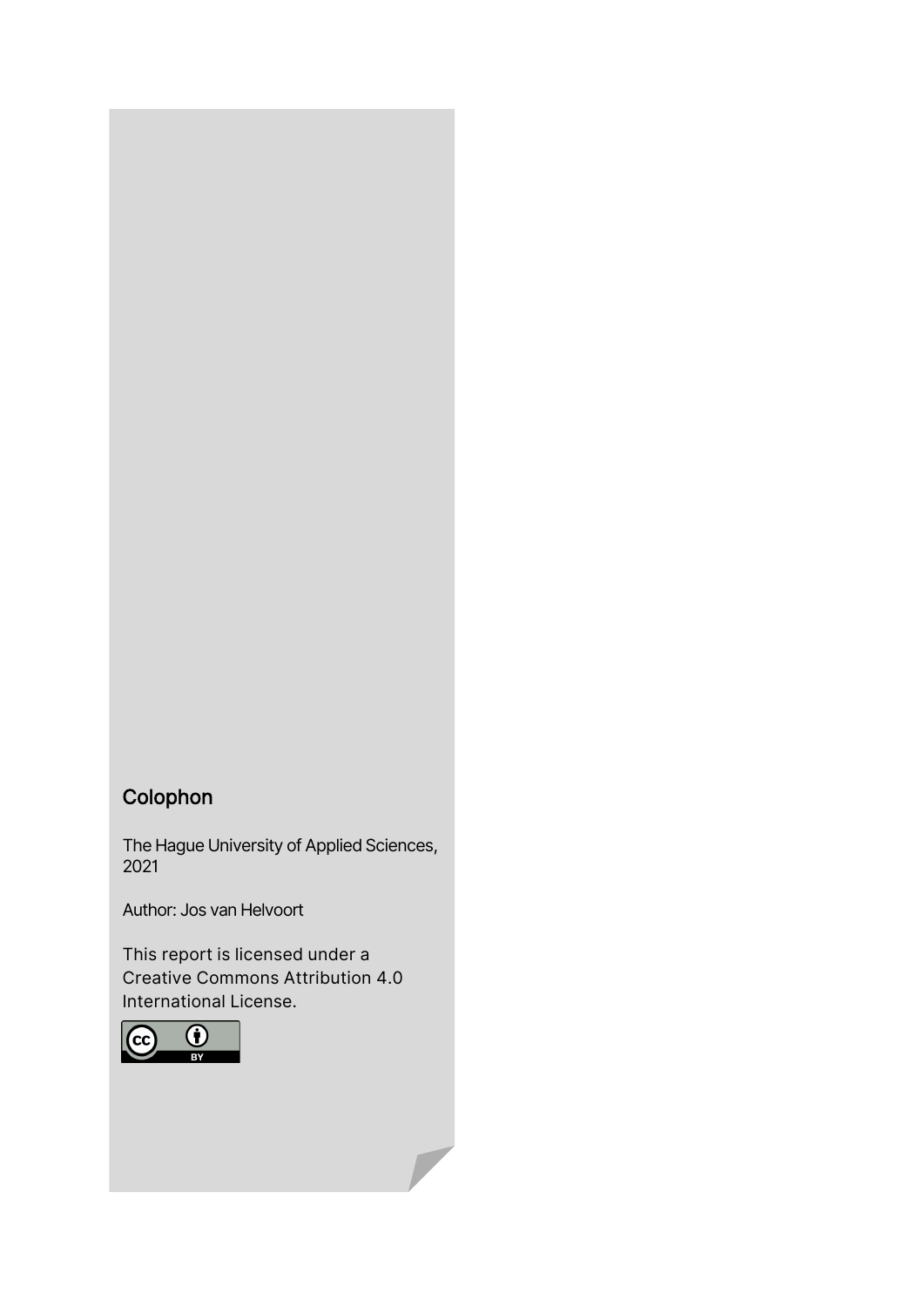# Table of contents

| $\mathbf{1}$                                                                       |     |  |  |  |  |
|------------------------------------------------------------------------------------|-----|--|--|--|--|
| $2^{\circ}$                                                                        |     |  |  |  |  |
| 3                                                                                  |     |  |  |  |  |
| 4                                                                                  |     |  |  |  |  |
|                                                                                    | 4.1 |  |  |  |  |
|                                                                                    | 4.2 |  |  |  |  |
|                                                                                    | 4.3 |  |  |  |  |
| 5                                                                                  |     |  |  |  |  |
|                                                                                    |     |  |  |  |  |
|                                                                                    |     |  |  |  |  |
| Appendix 1: Basic rating scales to measure COVID-19 Media and Information Literacy |     |  |  |  |  |
|                                                                                    |     |  |  |  |  |

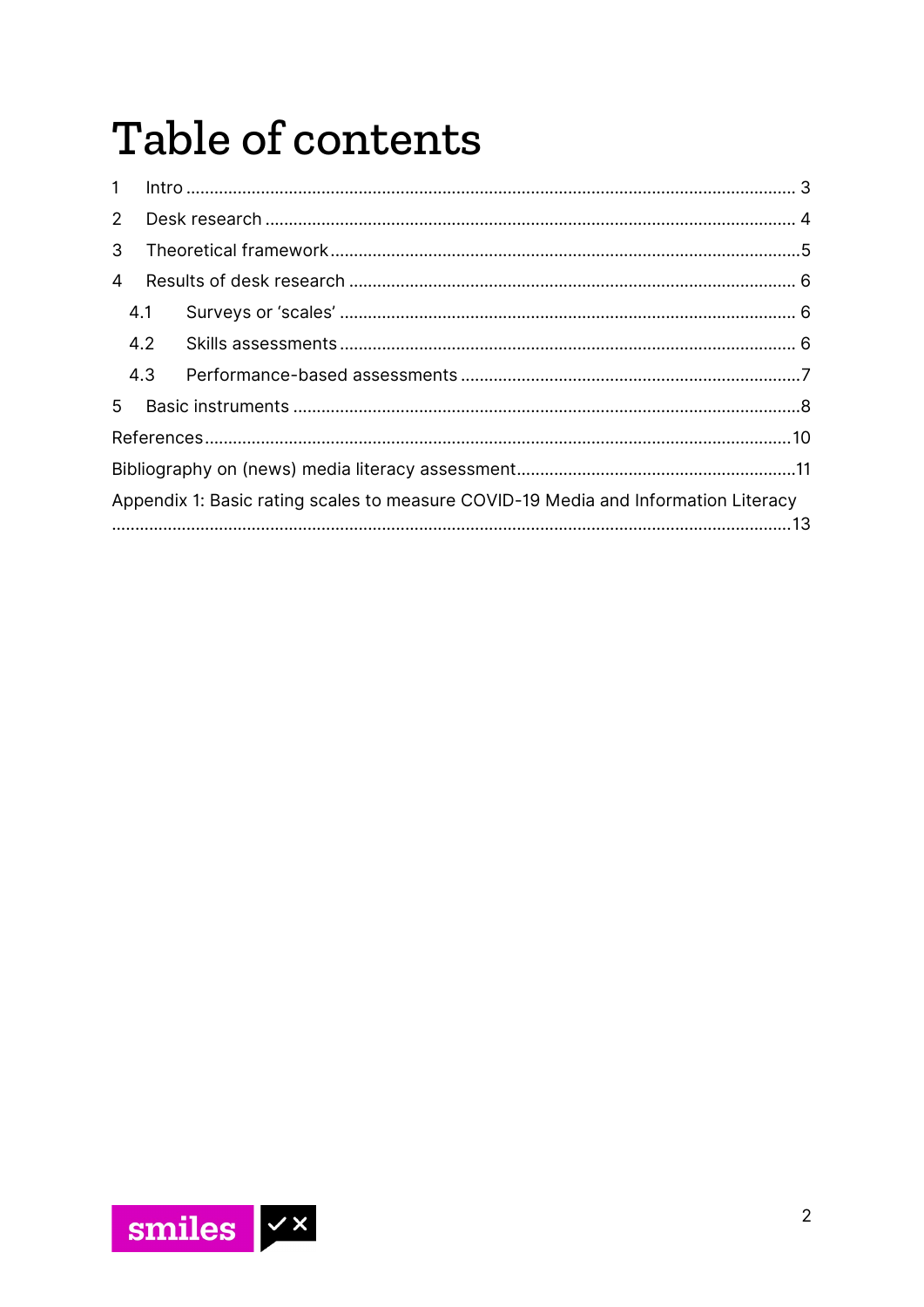## <span id="page-3-0"></span>1 Intro

The aim of part 3 is the development of basic instruments to measure respondent resilience to disinformation. Cases and examples of disinformation that will be used in the instruments will be taken from a COVID-19 context when applicable. People who are resilient to COVID-19 disinformation are supposed to be 'media or information literate'. Therefore, the construct that is aimed to be measured with the instruments is Media and Information Literacy, abbreviated as MIL.

Instruments that will be developed must be adaptable for different target groups (pupils, library staff and teachers). The basic instruments will therefore contain for instance scales that can be modified to measure the effectiveness of the train-thetrainer workshops as well as that of fake news workshops in secondary education. Final instruments will be used in the IO3 phase to make recommendations for improvement. Analyses of results of those final assessments will be performed for each country separately.

Because the basic instruments that will be developed in output 1 are intended to be used as pre- and post-tests in output 2, the focus will be on the impact of the interventions. For evaluating the processes during the interventions and the participant experiences, extra instruments should be developed.

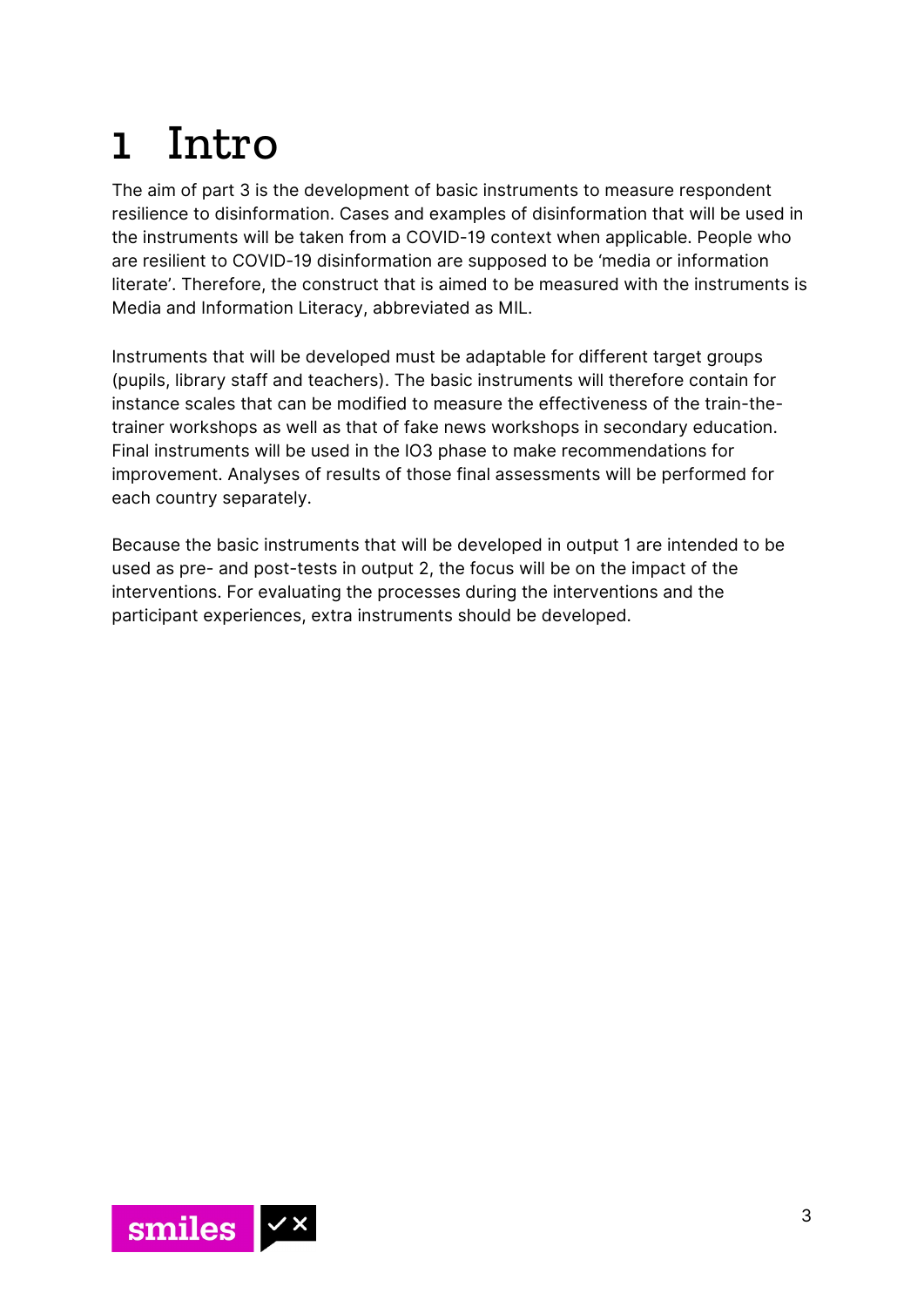## <span id="page-4-0"></span>2 Desk research

THUAS initially performed desk research on existing instruments for assessing media and information literacy in a broader sense because measuring the ability to resist disinformation on COVID-19 is supposed to be too recent a topic to be represented in scholarly literature. But because 'media literacy' and 'information literacy' are themselves supposed to be rather broad topics, the phrases 'news literacy' or 'news media literacy' were used as keywords for the queries, assuming that much disinformation on COVID-19 is presented as 'news'. Both phrases 'news literacy' and 'news media literacy' are used interchangeably in the literature. Resources used to find relevant documents for assessing news (media) literacy included the Proquest databases LISA (for Library & Information Science) and ERIC (for Educational

|             | Keyword matrix to find relevant documents |                           |  |  |
|-------------|-------------------------------------------|---------------------------|--|--|
|             | $\leftarrow$ AND $\rightarrow$            |                           |  |  |
|             | "news media literacy"                     | assess*                   |  |  |
|             | "news literacy"                           | measure*                  |  |  |
| <b>OR</b>   |                                           | "programme effectiveness" |  |  |
|             |                                           | "educational evaluation"  |  |  |
| documents). |                                           |                           |  |  |

Keywords for the second concept of the query (assessment) are selected based on an analysis of the first key publication that was found on the topic of 'news literacy assessment' (Maksl, Ashley & Craft, 2015). Though the keywords for the first concept were limited to 'news (media) literacy', the topic of information literacy on COVID-19 was indeed still part of the scope of the research because not all disinformation should be characterised as 'news'. Sources for information on COVID-19 are subsequently interpreted as mainstream media as well as social media and internet applications. An extension of the query with alternative keywords (like 'disinformation NEAR vulnerable' or 'false news NEAR resilience') did not result in extra relevant documents.

With the keywords from table 1, we found 7 relevant documents in the forenamed Proquest databases (date of retrieval 24 March 2021). This set of relevant documents is completed with documents found by checking references and citations (forward and backward chaining). A total of 23 documents were used for content analysis on assessment instruments and assessment topics (see bibliography).

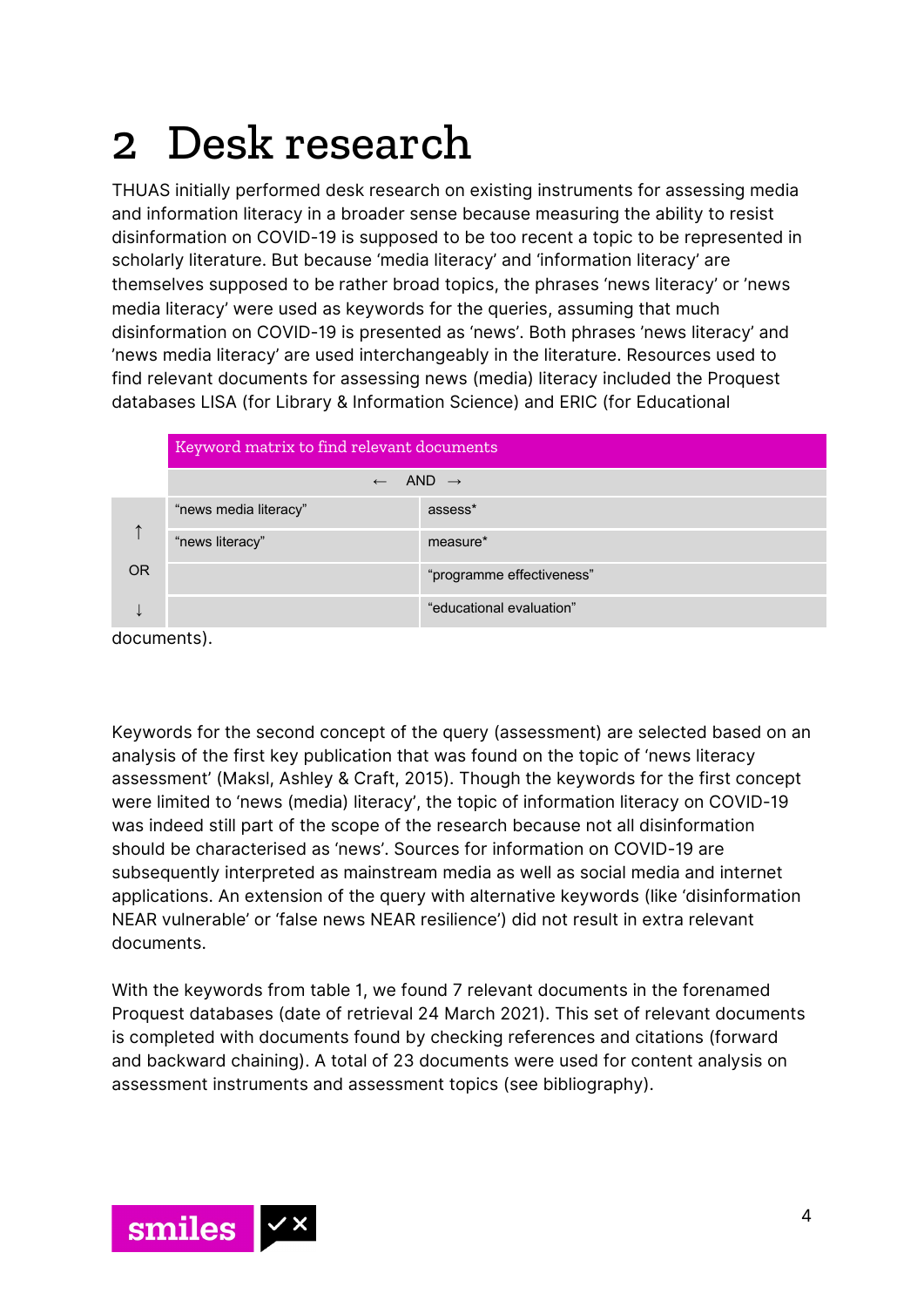## <span id="page-5-0"></span>3 Theoretical framework

Among others, the above-mentioned researchers, Ashley, Maksl and Craft, published various studies in which they created and tested news media literacy scales based merely on Potter's 2004 media literacy scale and adapted to news media specifically (for instance Maksl, Ashley and Craft, 2015). Based on those models by Potter and Maksl et al. we distinguish between four main components or 'dimensions' that we want to measure with the COVID-19 media and information literacy assessments:

- knowledge and understanding of how media are organised, their content and effects
- a personal media locus of control: the extent to which an individual believes they control media influences (Maksl et al., 2015)
- skills: access, content analysis, evaluation and communication skills
- information processing tasks: forming opinions, making decisions and problemsolving.

This distinction of four major dimensions from Potter and Maksl's models is applied as a framework for analysing the documents that we found on assessment instruments. In other words, we made a distinction between the measurement of knowledge, a personal locus of control, skills and the measurement of task performance, while acknowledging that those dimensions might be connected in more than one direction.

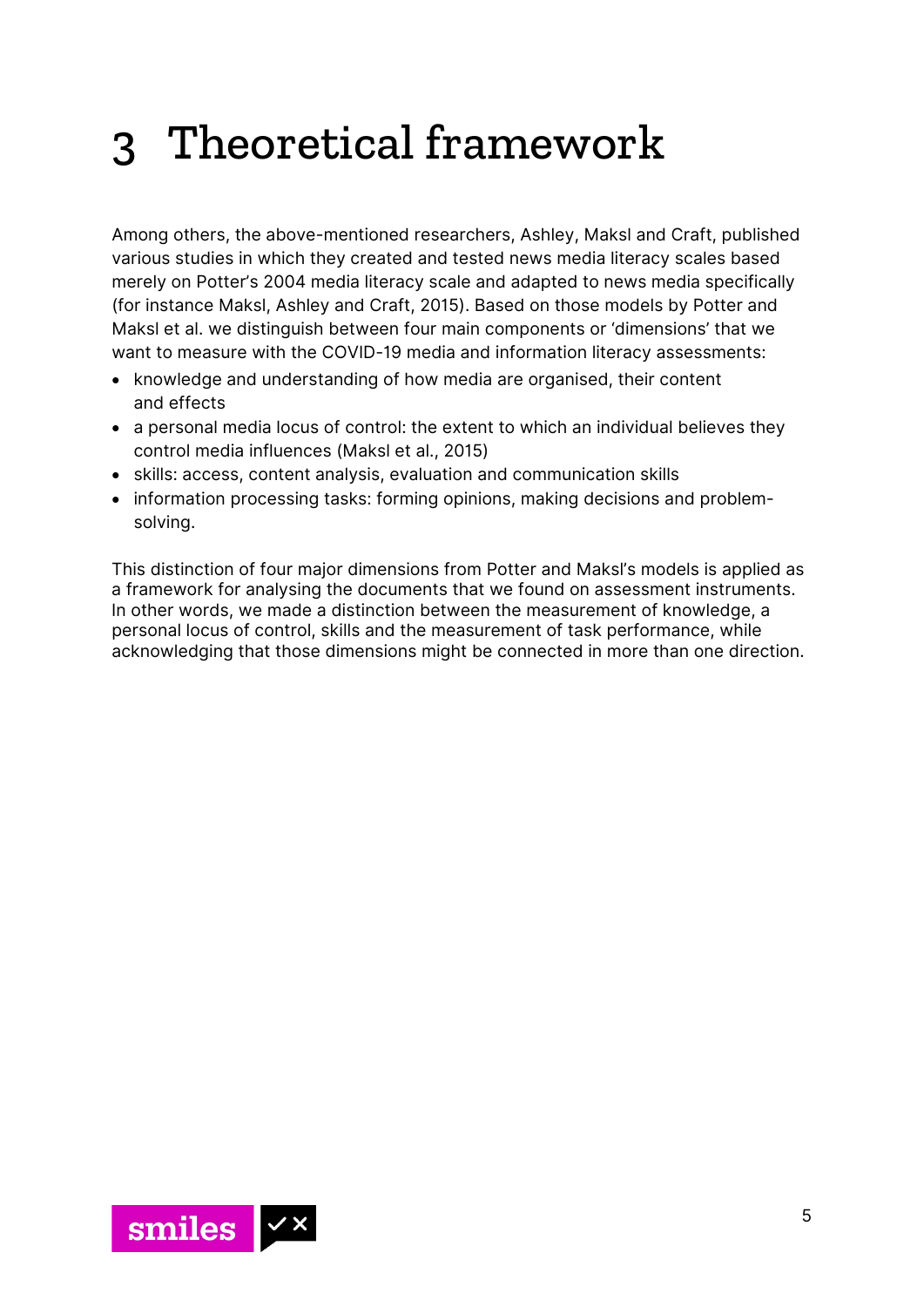## <span id="page-6-0"></span>4 Results of desk research

Based on the retrieved documents, we distinguish three different types of assessment instruments:

- surveys or 'scales';
- skills assessments, mainly related to analysis and evaluation skills; and
- performance-based ('whole task') assessments.

Surveys are mainly related to both knowledge as a personal locus of control, skills assessment of course with skills and performance-based assessments with information processing tasks. In the rest of this section, we will elaborate on these three different types of assessments.

### <span id="page-6-1"></span>4.1 Surveys or 'scales'

Questions or statements with rating scales are without a doubt the most often mentioned types of assessment tools for news media literacy. The most frequently discussed scales to measure news literacy are surveys by Ashley, Maksl and Craft (2013) and those by Maksl, Ashley and Craft (2015). Later examples of news media literacy scales are mainly based on and built according to these scales (Vraga et al, 2015; Murrock et al, 2018; Geers, Boukes and Moeller, 2020). Because of their wide applicability and proven validity, we suggest using the scales by Maksl, Ashley and Craft as a model to measure knowledge about media and perceived control over media while adapting their examples to news and information in the context of COVID-19. Section 5 of this report features the development of such scales focused on knowledge (with subdimensions for knowledge of media organisations, media effects and types of content) and the personal media locus of control. Inspiration for the formulation of scale items was found in the aforementioned example surveys.

### <span id="page-6-2"></span>4.2 Skills assessments

Unlike knowledge surveys or questionnaires, a skills assessment attempts to determine how good someone is at performing a specific task. Examples of skills assessments that were found in the literature were all related to questions about reliable and less reliable information (Horn and Veermans, 2018; Murrock et al, 2018; Roozenbeek and Van der Linden, 2019). They refer, in other words, to content analysis and evaluation skills. Critical thinking ability is often mentioned as a prerequisite for evaluation skills (Hobbs, 2017; Paisana, Pinto-Martinho & Cardoso, 2020). Examples of evaluation tasks are cases where a respondent is asked to answer how reliable a given information source is on a Likert scale or compare the reliability of two different information sources. Simple evaluation tasks can be combined with scale items like the ones in 4.1 in one survey. The scales development that will be reported in section 5 of this report will be expanded with a scale for the measurement of such evaluation skills.

Examples of skills assessments with regard to 'access' have not been found. Most of the literature describes the design of assessments for adolescents or young adults (college age students) and an explanation for the absence of the subject of 'access' may be that it is assumed that those younger groups do not have trouble with this.

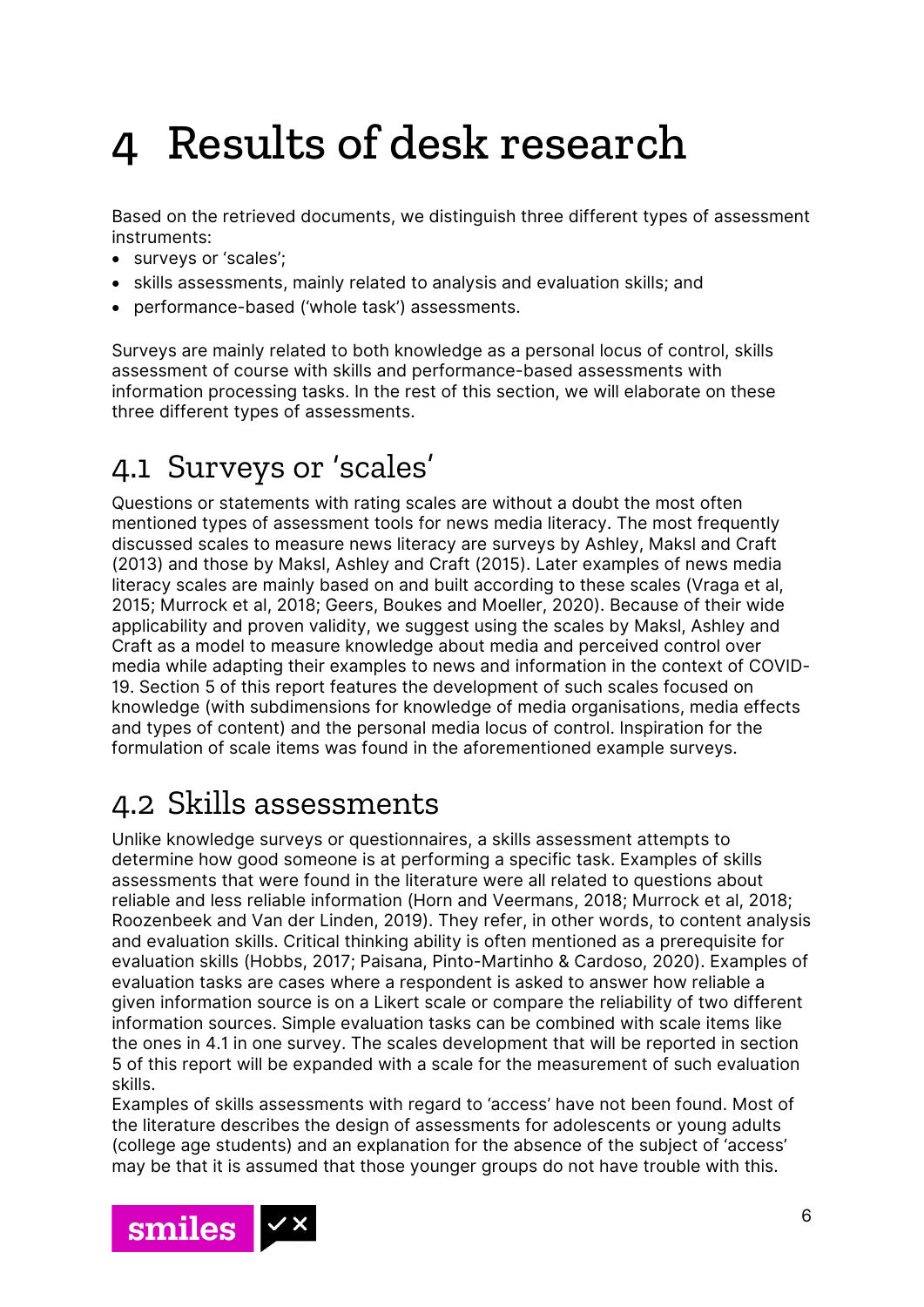Given the variety of our target groups, we should keep in mind that the subject of access to tools and apps might be an issue for library staff and teachers. Communication skills were also out of the scope of the literature that we studied but these might also be incorporated in performance-based whole task assessments.

### <span id="page-7-0"></span>4.3 Performance-based assessments

Media and information literacy is, as we stated in the theoretical framework, a multidimensional construct. Surveys and skills assessments, as previously discussed, are mostly related to only one or two dimensions. That's why some authors who write about digital and media literacy assessments consider performance-based measurements as the 'gold standard' when measuring media or information literacy competencies (Hobbs, 2017, p. 258). Those performance-based assessments relate to 'whole tasks' that are highly similar to everyday practices (also named 'authentic assignments'). In our framework – a modification of Potter's media literacy model – forming opinions, making decisions and solving problems can be regarded as authentic assignment tasks. However, it is hard to observe pupils in processing those information tasks in real life. That's why such authentic tasks are often used at universities and colleges as school assignments. In secondary education, you will also find them as an assignment to prepare a presentation or paper. An additional advantage for these types of assignments is that they are the only assessment types that include a measurement of communication skills as part of media and information literacy.

For assessing such authentic assignment tasks, the preference is to use so-called 'scoring rubrics'. These rubrics describe "criteria for rating important dimensions of performance, as well as standards of attainment for those criteria" (Jonsson and Svingby, 2007). Researchers at THUAS have extensive experience in developing and testing rubrics for information literacy (see for instance Van Helvoort et al, 2017). In the context of COVID-19 media and information literacy, it could be useful to give pupils a school assignment to prepare a presentation or paper related to COVID-19 issues. In that case, it would be wise to use a scoring rubric to assess the qualities of the student products that they deliver and the learning processes they have gone through.

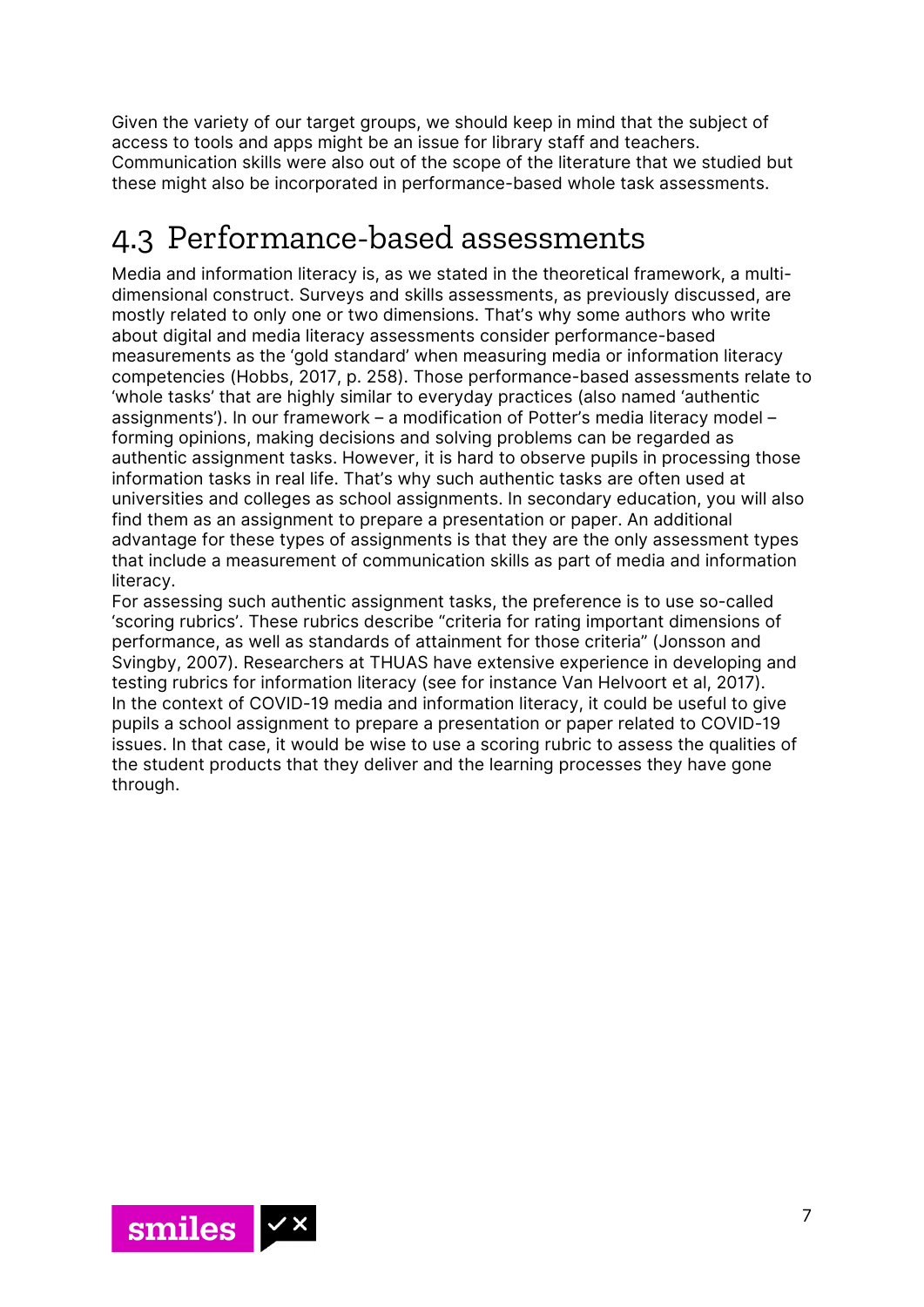## <span id="page-8-0"></span>5 Basic instruments

Although it has not yet been decided exactly what type of intervention will be developed in IO2, we assume that it will involve a one-off intervention and not an ongoing longitudinal activity. This makes a performance-based assessment less suitable for the SMILES project. The same applies to communication skills. Assessment of skills to access specific applications or media does not seem to apply to the 12–15 age group and is therefore not recommended to be included in the basic instrument.

Considering all these arguments, we have chosen to create basic rating scales for five separate dimensions:

- knowledge and understanding of how media are organised (kmo);
- knowledge and understanding of media content types (kmc);
- knowledge and understanding of media effects (kme);
- personal media locus of control (loc);
- content analysis and evaluation skills (sk).

Because our instrument is supposed to be used for a pre- and post-test, we are more interested in observed knowledge and skills than in the way respondents experience their own knowledge and skills (see Poll 2012 for the difference between observed and solicited evidence). We drafted a survey with five dichotomous items for each dimension (25 items), and four items referring to independent variables (gender, age, type of school/education and the language respondents speak at home). The items referring to the dependent variables were all of the type true/false or agree/disagree with an extra option 'I don't know' for both types.

This draft of the survey was initially reviewed by colleagues from The Hague University of Applied Sciences, participants of the SMILES project and by a researcher from Universitat Pompeu Fabra Barcelona, Mittzy Arciniega, who is involved with Edumediatest, another media literacy assessment project funded by the European Commission. Finally, the draft survey for SMILES was conducted in Dutch among 97 Bachelor ICT students at The Hague University of Applied Sciences (87 males, 8 females, 2 other).

The results were analysed with the procedure reliability analysis in SPSS. Three iterations of the procedure were performed to keep only survey items with sufficient item-total correlations (figure 1). The total of deleted items was 10. Fifteen items remained in the basic survey with a Cronbach's Alpha = .792. The complete basic survey can be found as appendix 1.

Considering the age of the respondents in this test and their current education (a bachelor course at a university of applied science), it is suggested that this version is suitable to use for train-the-trainer sessions as a pre- and post-test. For secondary school workshops, the items should be reformulated to better match the cognitive level and language use of the pupils, and should be tested again with the right target group.

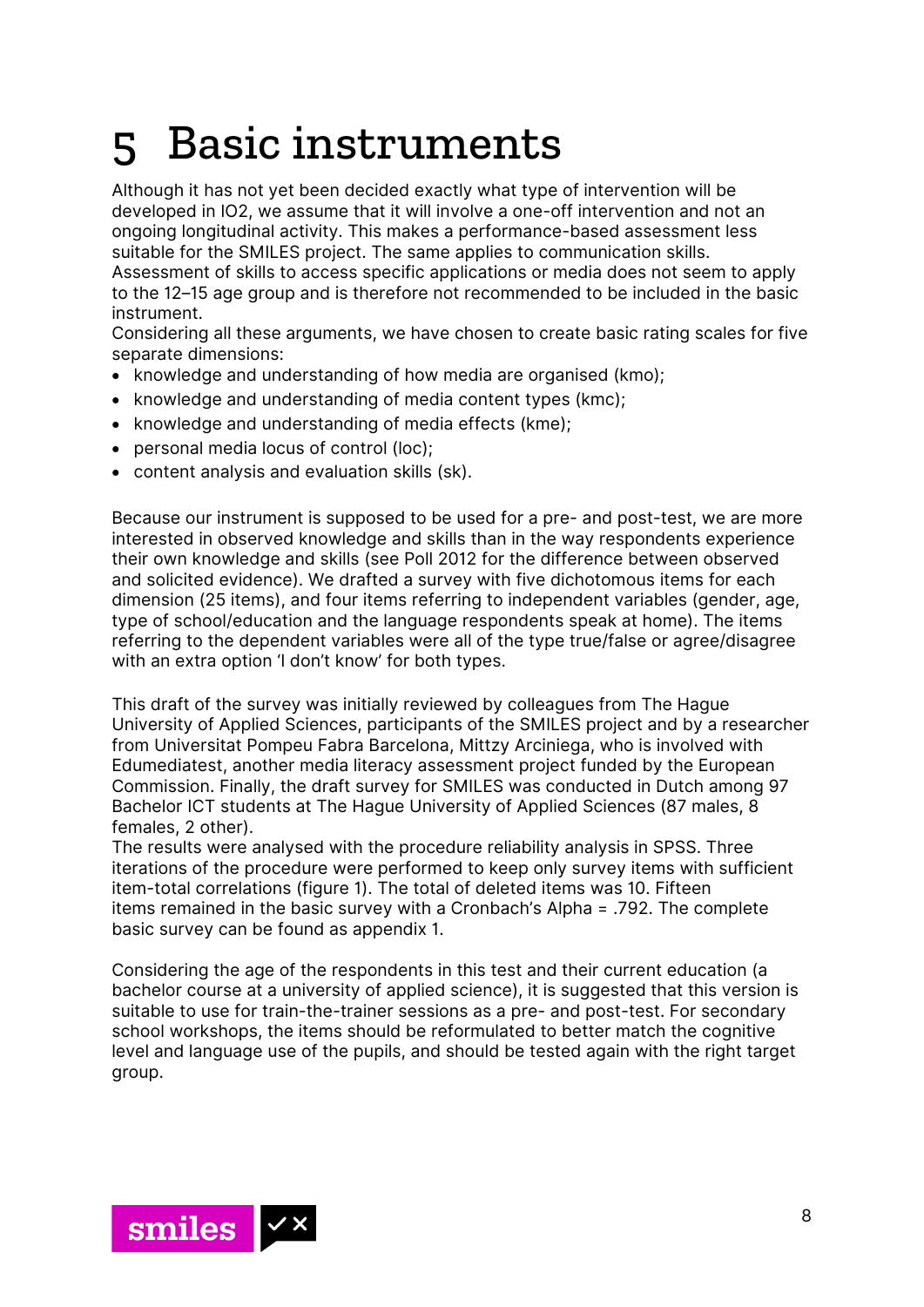#### Figure 1: Results of SPSS reliability analysis

*First iteration* N of items 25 Cronbach's Alpha .750 Items were deleted if Corrected Item-Total Correlation < .300 and Cronbach's Alpha If Item Deleted > .750: kmo1, kmo2, kmc1, loc1 and loc2 are deleted.

*Second iteration*  N of items 20 Cronbach's Alpha .763 Items were deleted if Corrected Item-Total Correlation < .300 and Cronbach's Alpha If Item Deleted > .763: kmc3, kmc5, loc3 and loc 5 are deleted.

*Third iteration*  N of items 16 Cronbach's Alpha .789 Items were deleted if Corrected Item-Total Correlation < .300 and Cronbach's Alpha If Item Deleted > .789: kmo 5 is deleted.

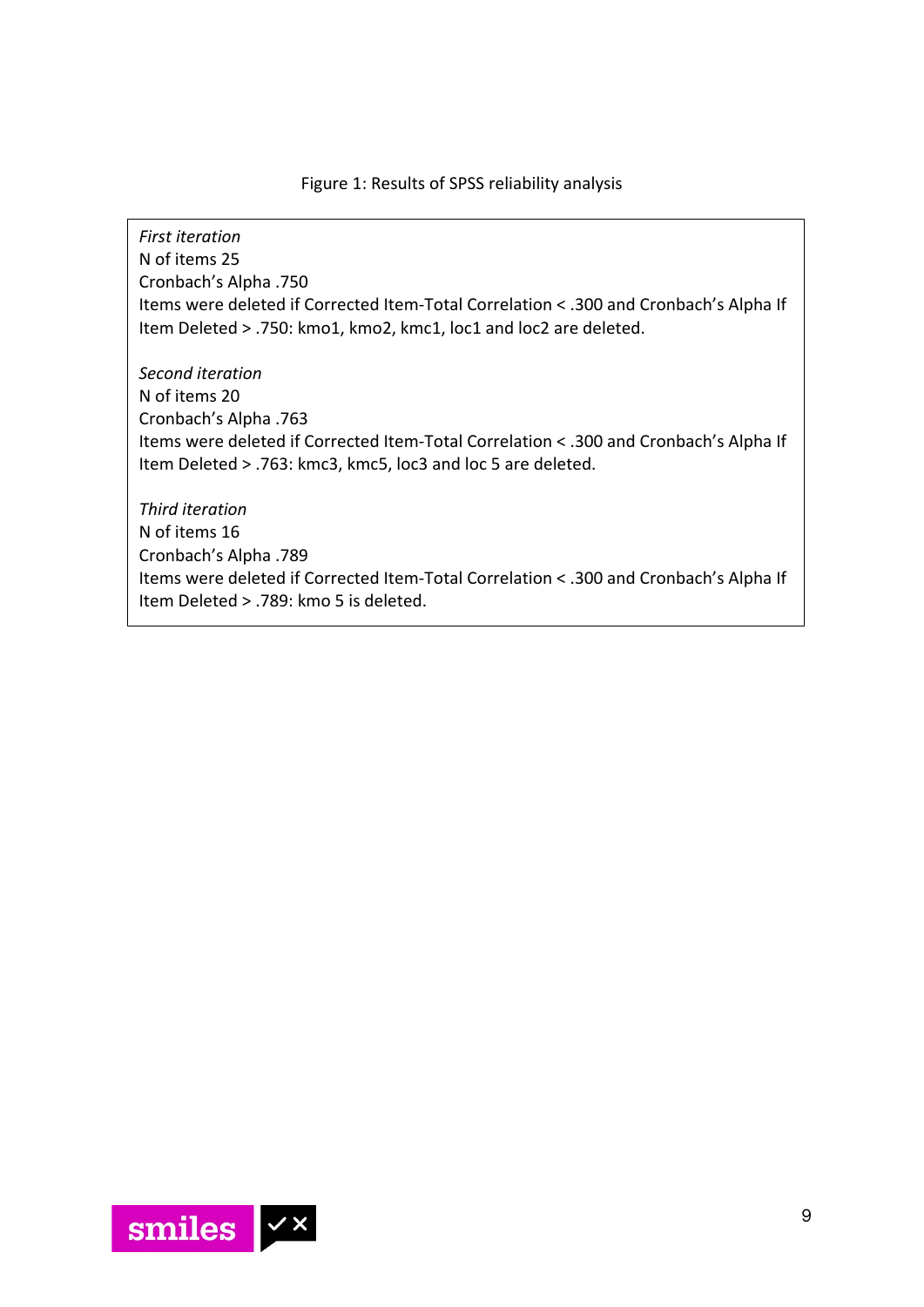### <span id="page-10-0"></span>**References**

- Ashley, S., Maksl, A., & Craft, S. (2013). Developing a news media literacy scale. *Journalism and Mass Communication Educator, 68(*1), 7-21.
- Geers, S., Boukes, M., & Moeller, J. (2020). Bridging the gap? the impact of a media literacy educational intervention on news media literacy, political knowledge, political efficacy among lower-educated youth. *Journal of Media Literacy Education, 12*(2), 41-53.
- Hobbs, R. (2017). Measuring the digital and media literacy competencies of children and teens. In F. C. Blumberg, & P. J. Brooks (Eds.), *Cognitive development in digital contexts* (pp. 253-274). San Diego: Academic Press.
- Horn, S., & Veermans, K. (2019). Critical thinking efficacy and transfer skills defend against 'fake news' at an international school in Finland. *Journal of Research in International Education, 18*(1), 23-41.
- doi[:http://dx.doi.org.ezproxy.hhs.nl/10.1177/1475240919830003](http://dx.doi.org.ezproxy.hhs.nl/10.1177/1475240919830003)  Jonsson, A., & Svingby, G. (2007). The use of scoring rubrics: Reliability, validity and educational consequences. *Educational Research Review, 2*(2), 130-144.
- Maksl, A., Ashley, S., & Craft, S. (2015). Measuring news media literacy. *Journal of Media Literacy.*
- Martens, H. (2010). Evaluating media literacy education: Concepts, theories and future direction. *Journal of Media Literacy Education, 2*(1), 1-22.
- Murrock, E., Amulya, J., Druckman, M., & Liubyva, T. (2018). Winning the war on statesponsored propaganda: Results from an impact study of a ukrainian news media and information literacy program. *Journal of Media Literacy Education, 10*(2), 53- 85.
- Paisana, M., Pinto-Martinho, A., & Cardoso, G. (2020). Trust and fake news: Exploratory analysis of the impact of news literacy on the relationship with news content in Portugal. *Communication & Society, 33*(2), 105-117.
- Poll, R. (2012). Can we quantify the library's influence? Creating an ISO standard for impact assessment. *Performance Measurement and Metrics, 13*(2), 121-130.
- Potter, W. J. (2004). *Theory of media literacy: A cognitive approach*. Thousand Oaks, Calif: Sage Publ.
- Roozenbeek, J., & Van der Linden, S. (2019). Fake news game confers psychological resistance against online misinformation. *Palgrave Communications, 5*(65), 1-10.
- Van Helvoort, J., Brand-Gruwel, S., Huysmans, F., & Sjoer, E. (2017). Reliability and validity test of the scoring rubric for information literacy. *Journal of Documentation, 73*(2), 305-316.
- Vraga, E., Tully, M., Kotcher, J. E., Smithson, A., & Broeckelman-Post, M. (2015). A multi-dimensional approach to measuring news media literacy. *Journal of Media Literacy Education, 7*(3), 41-53.

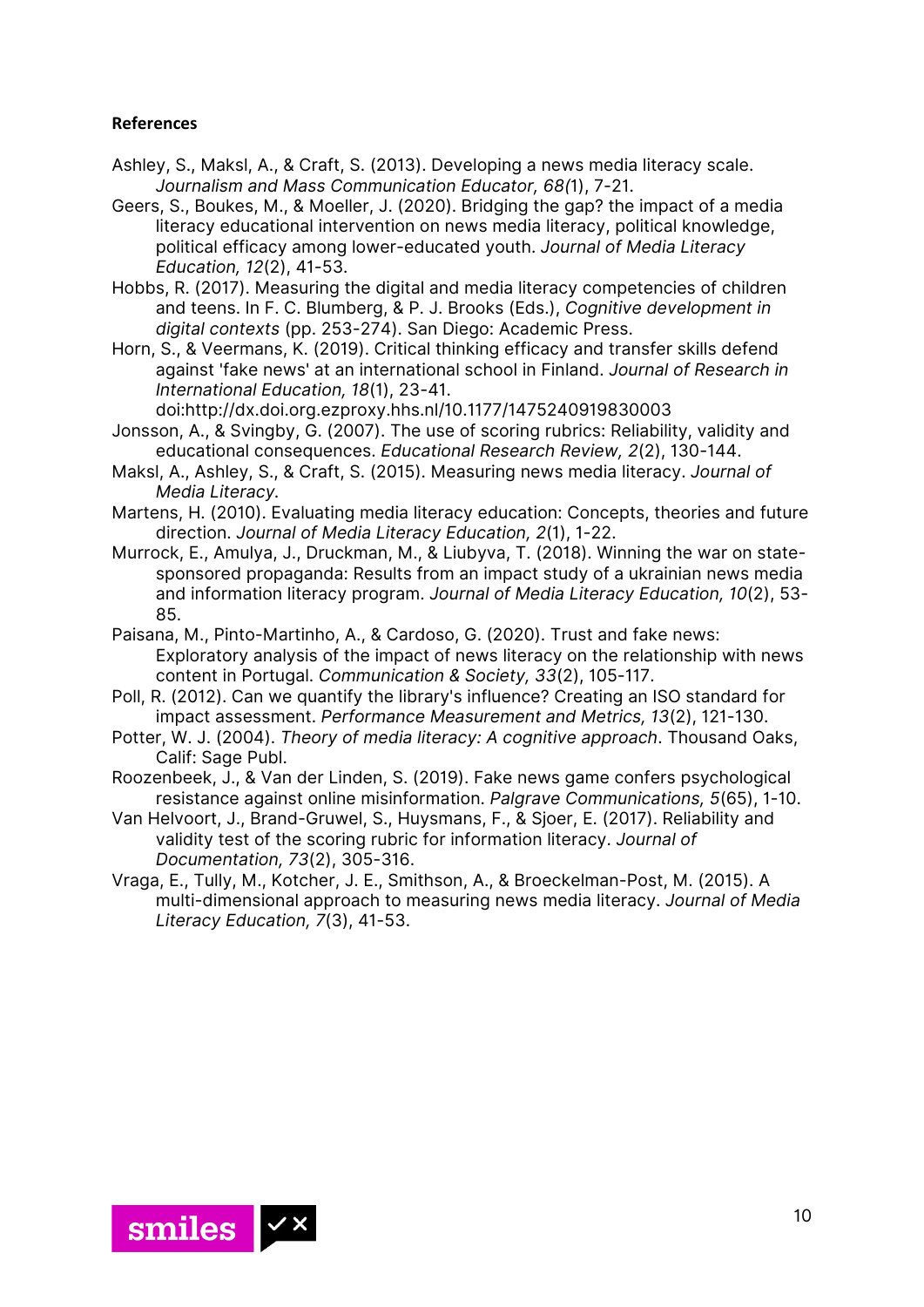#### <span id="page-11-0"></span>**Bibliography on (news) media literacy assessment**

Ashley, S., Maksl, A., & Craft, S. (2013). Developing a news media literacy scale. *Journalism and Mass Communication Educator, 68*(1), 7-21. doi[:http://dx.doi.org.access.authkb.kb.nl/10.1177/1077695812469802](http://dx.doi.org.access.authkb.kb.nl/10.1177/1077695812469802)

Ashley, S., Maksl, A., & Craft, S. (2017). News media literacy and political engagement: What's the connection? *Journal of Media Literacy Education, 9*(1), 79-98.

Bordac, S. (2009). Identifying undergraduate media literacy skills: An exploratory study of faculty perceptions. *Proceedings of the American Society for Information Science and Technology, 46*(1), 1-16. Retrieved from <https://asistdl.onlinelibrary.wiley.com/doi/full/10.1002/meet.2009.1450460263>

Craft, S., Maksl, A. M., & Ashley, S. (2013). *Measuring News Media Literacy: How Knowledge and Motivations Combine to Create News-Literate Teens.*

Eristi, B., & Erdem, C. (2017). Development of a media literacy skills scale. *Contemporary Educational Technology, 8*(3), 249-267.

Geers, S., Boukes, M., & Moeller, J. (2020). Bridging the gap? the impact of a media literacy educational intervention on news media literacy, political knowledge, political efficacy among lower-educated youth. *Journal of Media Literacy Education, 12*(2), 41-53.

- Hobbs, R. (2017). Measuring the digital and media literacy competencies of children and teens. In F. C. Blumberg, & P. J. Brooks (Eds.), *Cognitive development in digital contexts* (pp. 253-274). San Diego: Academic Press.
- Horn, S., & Veermans, K. (2019). Critical thinking efficacy and transfer skills defend against 'fake news' at an international school in Finland. *Journal of Research in International Education, 18*(1), 23-41.

doi[:http://dx.doi.org.ezproxy.hhs.nl/10.1177/1475240919830003](http://dx.doi.org.ezproxy.hhs.nl/10.1177/1475240919830003) Johnson, N. R., Paal, K., Waggoner, E., & Bleier, K. (2020). Scales for assessing news

literacy education in the digital era. *Journalism & Mass Communication Educator*, doi:10.1177/1077695820930980

Literat, I. (2014). Measuring new media literacies: Towards the development of a comprehensive assessment tool. *Journal of Media Literacy Education, 6*(1), 15- 27. Retrieved from<https://files.eric.ed.gov/fulltext/EJ1043486.pdf>

Maksl, A., Ashley, S., & Craft, S. (2015). Measuring news media literacy. *Journal of Media Literacy.*

Maksl, A., Craft, S., Ashley, S., & Miller, D. (2017). The usefulness of a news media literacy measure in evaluating a news literacy curriculum. *Journalism and Mass Communication Educator, 72*(2), 228-241.

doi[:http://dx.doi.org.ezproxy.hhs.nl/10.1177/1077695816651970](http://dx.doi.org.ezproxy.hhs.nl/10.1177/1077695816651970)

- Martens, H. (2010). Evaluating media literacy education: Concepts, theories and future direction. *Journal of Media Literacy Education, 2*(1), 1-22.
- Mayorga, M., Hester, E., Helsel, E., Ivanov, B., Sellnow, T., Slovic, P., . . . Frakes, D. (2020). Enhancing public resistance to "Fake news": A review of the problem and strategic solutions. In D. O'Hair, & M. J. O'Hair (Eds.), *The handbook of applied communication research* (pp. 197-212). Hoboken, NJ: Wiley-Blackwell.
- McWhorter, C. (2020). The role of agenda melding in measuring news media literacy. *Journal of Media Literacy Education, 12*(1), 145-158.
- Murrock, E., Amulya, J., Druckman, M., & Liubyva, T. (2018). Winning the war on statesponsored propaganda: Results from an impact study of a ukrainian news media and information literacy program. *Journal of Media Literacy Education, 10*(2), 53- 85.

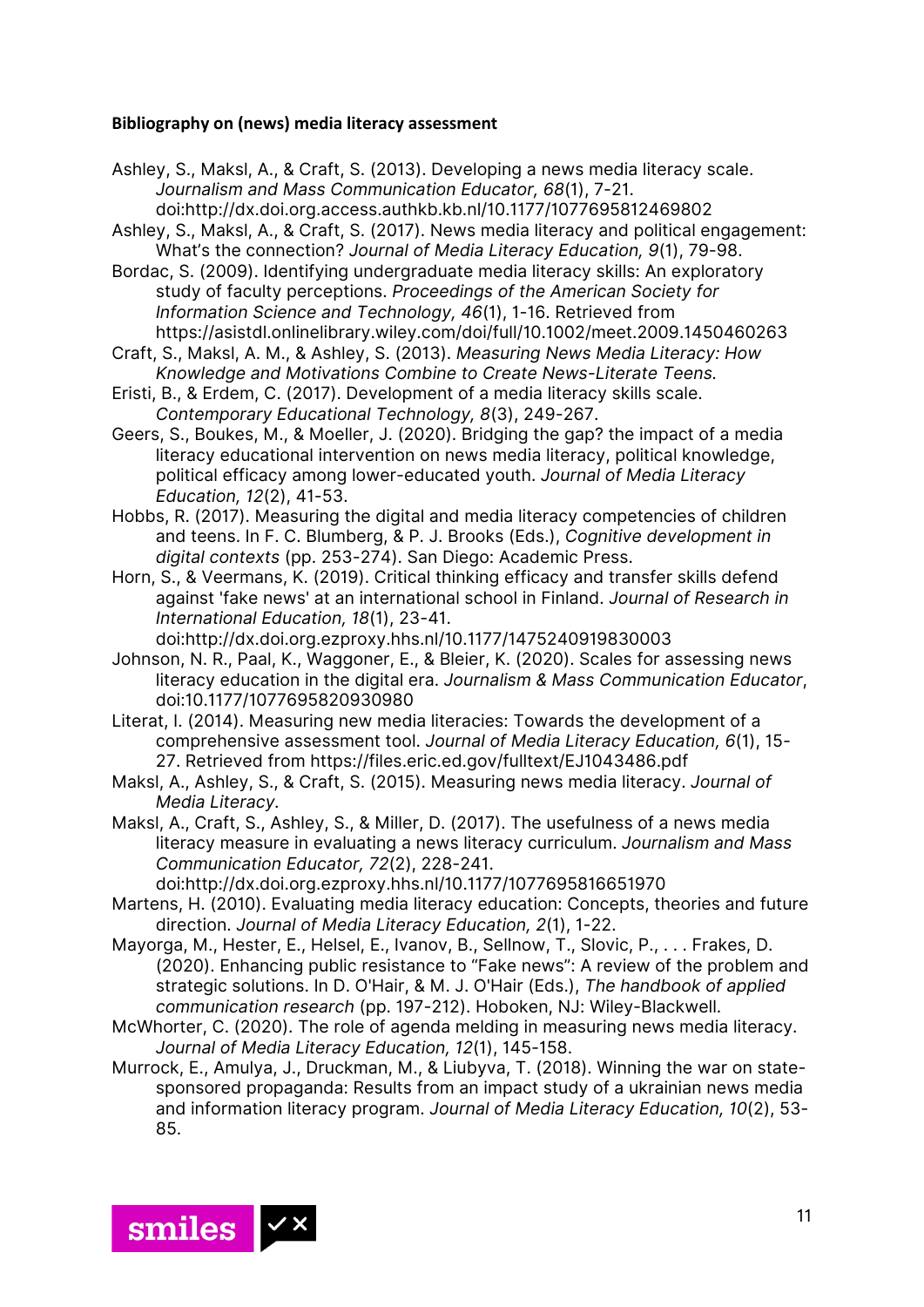- Paisana, M., Pinto-Martinho, A., & Cardoso, G. (2020). Trust and fake news: Exploratory analysis of the impact of news literacy on the relationship with news content in Portugal. *Communication & Society, 33*(2), 105-117.
- Pereira, S., & Moura, P. (2019). Assessing media literacy competences: A study with Portuguese young people. *European Journal of Communication, 34*(1), 20-37. doi[:http://dx.doi.org.ezproxy.hhs.nl/10.1177/0267323118784821](http://dx.doi.org.ezproxy.hhs.nl/10.1177/0267323118784821)
- Primack, B., Gold, M., Switzer, G., Hobbs, R., Land, S., & Fine, M. (2006). Development and validation of a smoking media literacy scale for adolescents. *Archives of Pediatrics & Adolescent Medicine, 160*(4), 369-374.
- Ptaszek, G. (2019). Media literacy outcomes: Measurement*. The international encyclopedia of media literacy*. S.l.: Wiley Online Library.
- Roozenbeek, J., & Van der Linden, S. (2019). Fake news game confers psychological resistance against online misinformation. *Palgrave Communications, 5*(65), 1-10.
- Van Helvoort, J., & Thissen, M. (2021). Creating news: An activating approach to make children news literate. Accepted paper to present at the *European Conference on Information Literacy*, Bamberg (online).
- Vraga, E., Tully, M., Kotcher, J. E., Smithson, A., & Broeckelman-Post, M. (2015). A multi-dimensional approach to measuring news media literacy. *Journal of Media Literacy Education, 7*(3), 41-53.

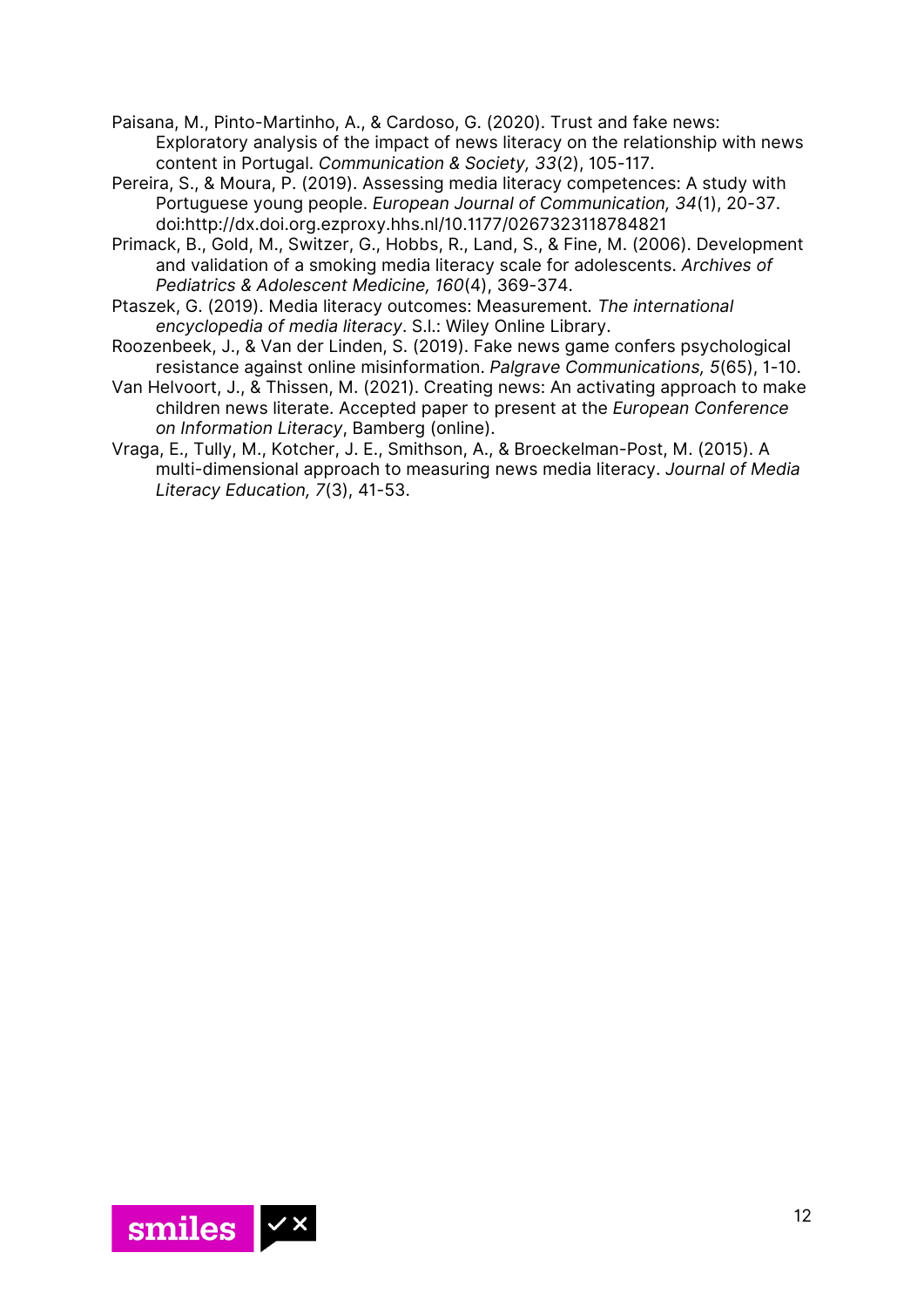### <span id="page-13-0"></span>**Appendix 1: Basic rating scales to measure COVID-19 Media and Information Literacy**

SMILES Media and Information Literacy Scales (English)

This survey has been developed as part of the SMILES disinformation project and the workshops in which you are participating. It consists of some introductory questions and 15 statements. Please be honest when responding to the statements and questions. Your answers will be processed anonymously. The purpose of the survey is only to measure the effectiveness of the workshops.

We expect it will take you about 5 minutes to complete

#### \* Required

| $\overline{1}$ | Informed consent* |                                                                 |                |                                                                  |  |  |
|----------------|-------------------|-----------------------------------------------------------------|----------------|------------------------------------------------------------------|--|--|
|                |                   | I've read the information about the survey and I agree with the |                |                                                                  |  |  |
|                | $\overline{0}$    | terms it contains regardingmy participation.                    |                |                                                                  |  |  |
| $\overline{2}$ | I am              |                                                                 |                |                                                                  |  |  |
|                | $\mathbf{0}$      | a 'he'                                                          |                |                                                                  |  |  |
|                | 0                 | a 'she'                                                         |                |                                                                  |  |  |
|                | $\overline{0}$    | other                                                           |                |                                                                  |  |  |
|                |                   |                                                                 |                |                                                                  |  |  |
| 3              |                   | What is your age?                                               |                |                                                                  |  |  |
|                | 0                 | $12 - 14$                                                       | $\mathbf 0$    | $15 - 17$                                                        |  |  |
|                | $\overline{0}$    | $18 - 20$                                                       | 0              | $21 - 25$                                                        |  |  |
|                | 0                 | $26 - 30$                                                       | $\overline{0}$ | $31 - 40$                                                        |  |  |
|                | 0                 | $41 - 50$                                                       | $\overline{0}$ | $51 - 60$                                                        |  |  |
|                | 0                 | 61-70                                                           | $\mathbf 0$    | 71-80                                                            |  |  |
|                |                   |                                                                 |                |                                                                  |  |  |
| 4              |                   | What kind of school are you currently in?                       |                |                                                                  |  |  |
|                | $\mathbf 0$       | secondary school                                                |                |                                                                  |  |  |
|                | 0                 | college                                                         |                |                                                                  |  |  |
|                | $\overline{0}$    | university bachelor                                             |                |                                                                  |  |  |
|                | $\mathbf 0$       | university master                                               |                |                                                                  |  |  |
|                | $\mathbf 0$       | other                                                           |                |                                                                  |  |  |
|                | 0                 | none                                                            |                |                                                                  |  |  |
|                |                   |                                                                 |                |                                                                  |  |  |
| 5              |                   |                                                                 |                | Which languages do you speak at home? (Multiple answers allowed) |  |  |
|                | $\mathbf 0$       | Dutch                                                           |                |                                                                  |  |  |
|                | 0                 | French                                                          |                |                                                                  |  |  |
|                | $\mathbf 0$       | English                                                         |                |                                                                  |  |  |
|                | $\mathbf 0$       | Spanish                                                         |                |                                                                  |  |  |
|                | $\overline{0}$    | <b>Turkish</b>                                                  |                |                                                                  |  |  |
|                | $\overline{0}$    | Arabic                                                          |                |                                                                  |  |  |
|                | 0                 | Other                                                           |                |                                                                  |  |  |
|                |                   |                                                                 |                |                                                                  |  |  |

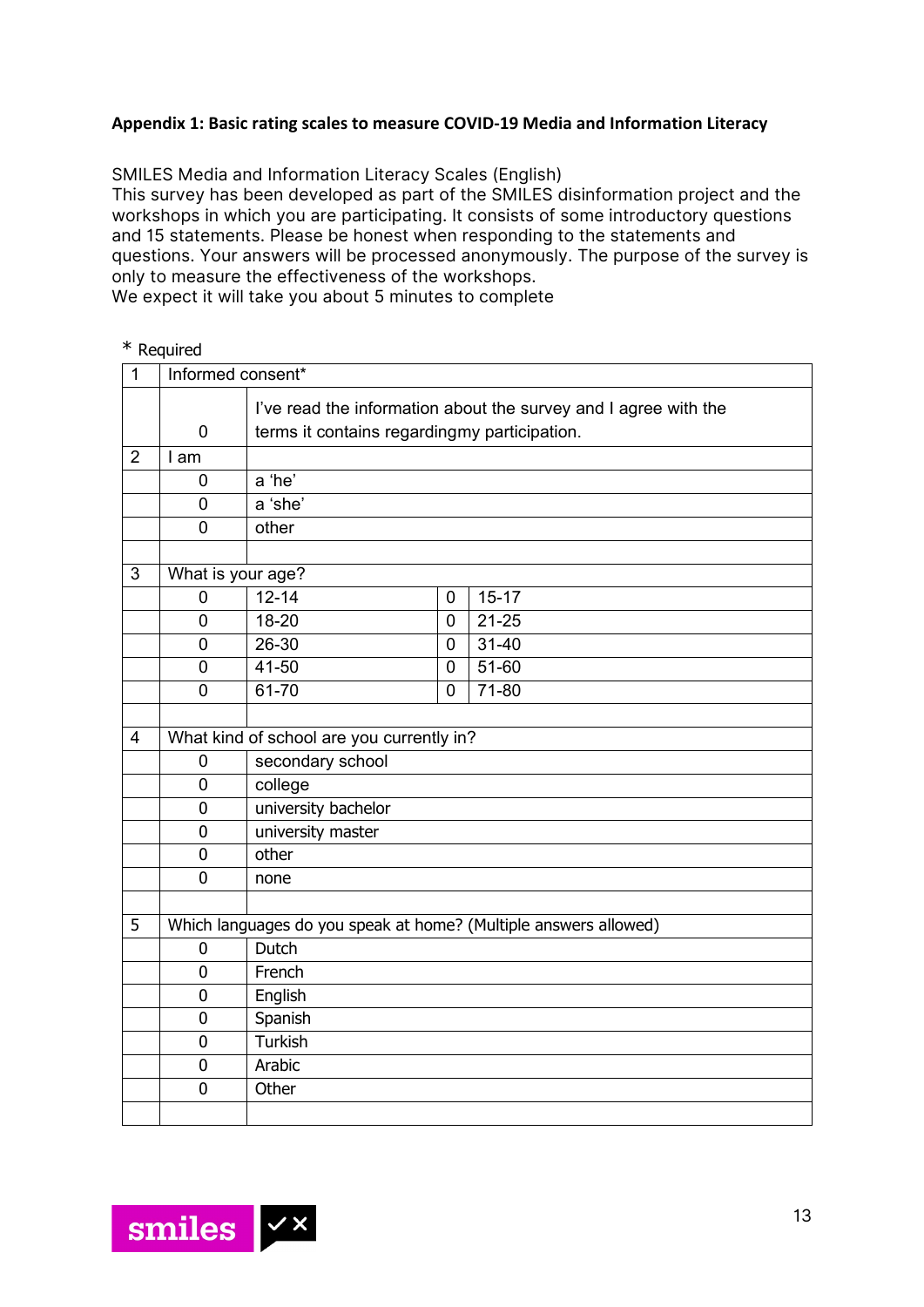| 6                | Indicate whether you think that the statements below are true or false, or that                                  |                |                |                |  |  |
|------------------|------------------------------------------------------------------------------------------------------------------|----------------|----------------|----------------|--|--|
|                  | you do not know*                                                                                                 |                |                |                |  |  |
|                  |                                                                                                                  | True           | False          | I don't know   |  |  |
| kmo3             | People who share messages about<br>COVID-19 on Twitter normally do<br>extensive research first. (reverse coded)  | O              | O              |                |  |  |
| kmc <sub>2</sub> | Some stories on social media intend to<br>harm other people, for instance<br>politicians.                        | $\overline{0}$ | $\overline{0}$ | $\mathbf{0}$   |  |  |
| kmc <sub>4</sub> | Photos on Snapchat are always safe as<br>they will be deleted after 10 seconds.<br>(reverse coded)               | $\mathbf 0$    | $\overline{0}$ | $\overline{0}$ |  |  |
|                  |                                                                                                                  |                |                |                |  |  |
| kme <sub>2</sub> | I believe that when a Tweet (a post on<br>Twitter) is retweeted often, it should be<br>reliable. (reverse coded) | $\Omega$       | $\mathbf{0}$   | $\Omega$       |  |  |
|                  |                                                                                                                  |                |                |                |  |  |
| kme3             | I believe that on social media, negative<br>news about COVID-19 gets more<br>attention than positive news.       | $\mathbf{0}$   | $\mathbf{0}$   | $\overline{0}$ |  |  |
|                  |                                                                                                                  |                |                |                |  |  |
| loc4             | I know how to turn off 'notifications' on<br>my smart phone or tablet.                                           | 0              | $\overline{0}$ | $\overline{0}$ |  |  |
|                  |                                                                                                                  | $\Omega$       |                |                |  |  |
| kmo4             | Journalists help Facebook to fact check<br>posts about COVID-19 but not all posts<br>can be checked.             |                | $\overline{0}$ | 0              |  |  |
|                  |                                                                                                                  |                |                |                |  |  |

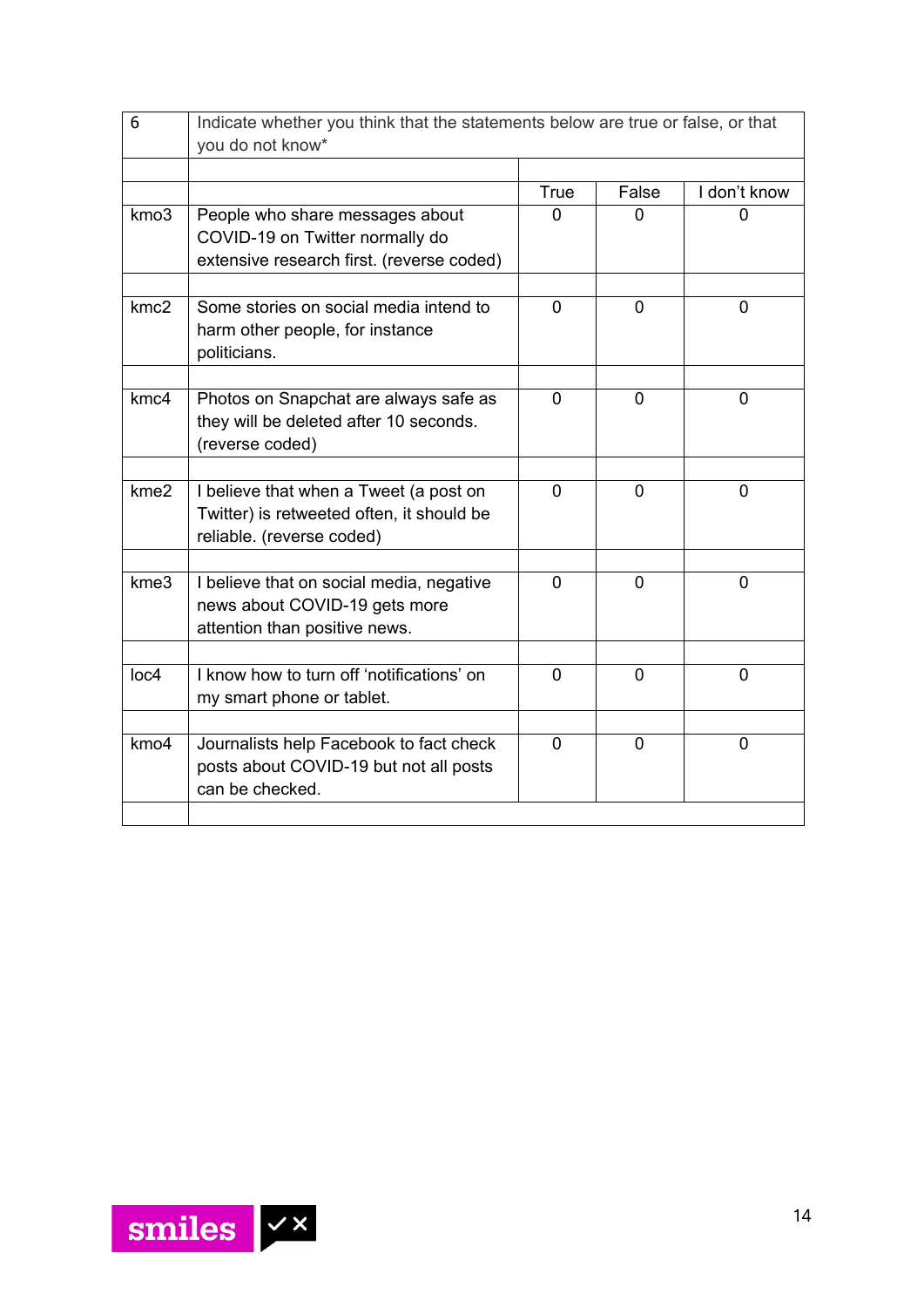| $\overline{7}$   | For the statements below, indicate whether you agree with them or not, or<br>whether you do not know*                                                                                         |              |                 |              |
|------------------|-----------------------------------------------------------------------------------------------------------------------------------------------------------------------------------------------|--------------|-----------------|--------------|
|                  |                                                                                                                                                                                               |              |                 |              |
|                  |                                                                                                                                                                                               | Agree        | <b>Disagree</b> | I don't know |
| kme1             | Anyone who is a subject of a Twitter<br>storm (a sudden large increase in the<br>number of negative tweets about<br>her/himself) is her/himself to blame.<br>(reverse coded)                  | 0            | 0               | 0            |
| kme4             | Two people who see the same news item<br>about COVID-19, can each take different<br>information from it.                                                                                      | 0            | 0               | 0            |
| kme <sub>5</sub> | Most information that people find about<br>COVID-19 on social media reinforces the<br>meaning that they already have.                                                                         | 0            | 0               | 0            |
| sk1              | The message in this video from Youtube<br>is reliable<br>https://youtu.be/GT3pcfmNdX4. (reverse<br>coded)                                                                                     | 0            | 0               | 0            |
| sk <sub>2</sub>  | https://covid-19.com/ is a reliable website<br>in which to get information about COVID-<br>19. (reverse coded)                                                                                | 0            | 0               | 0            |
| sk3              | This information about COVID-19 is<br>reliable.<br>https://www.rtlnieuws.nl/entertainment/ro<br>yalty/artikel/5113131/gezin-prins-laurent-<br>getroffen-door-coronavirus.                     | 0            | 0               | 0            |
| sk4              | This infographic contains reliable<br>information about COVID-19 and water.<br>https://d2k0ddhflgrk1i.cloudfront.net/Web<br>sections/Global%20Drinking%20Water/C<br>OVID-19%20in%20water.jpeg | 0            | 0               | 0            |
| sk5              | The information about COVID-19 in this<br>video can be trusted.<br>https://fb.watch/4Gxhe_eQra/ (reverse<br>coded)                                                                            | $\mathbf{0}$ | $\mathbf 0$     | 0            |
|                  | Submit                                                                                                                                                                                        |              |                 |              |